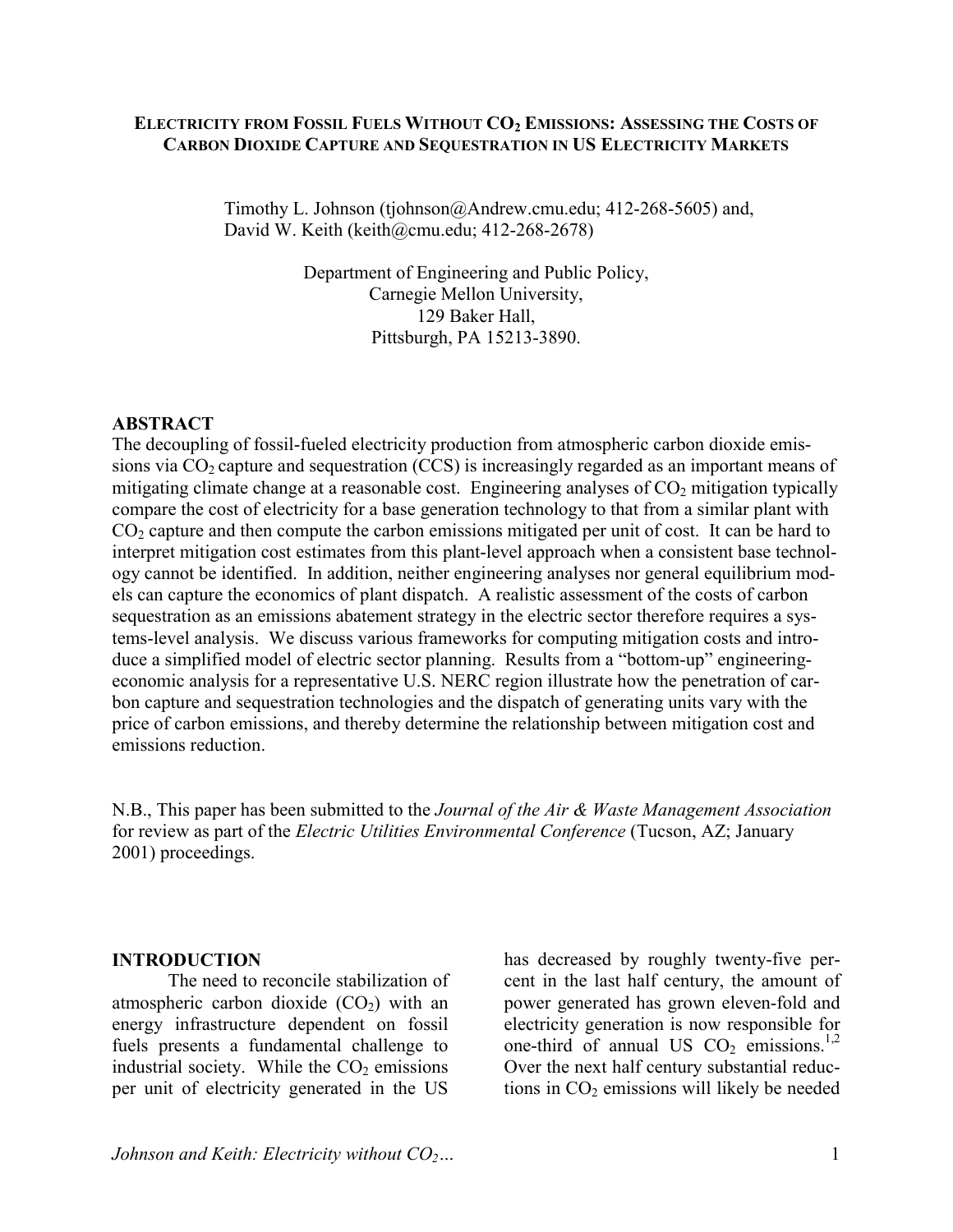to stabilize atmospheric  $CO<sub>2</sub>$  concentrations at acceptable levels, the agreed goal of the Framework Convention on Climate Change (ratified by the US in 1992). Continuing gradual increases in generating efficiency are not likely to yield sufficient reductions in  $CO<sub>2</sub>$  production, and sweeping technological change will likely be required – a particular challenge for the electricity sector given the long lifetimes of the energy infrastructure. The costs of conversion and uncertainties in the performance of alternative technologies preclude easy replacement of fossil-electric power generation.

 Carbon capture and sequestration (CCS) offers a more immediate response to this dilemma by providing a means to separate the energy value of fossil fuels from atmospheric  $CO<sub>2</sub>$  emissions at a reasonable  $\text{cost}^{3,4}$  Because it is highly compatible with the existing fossil electric infrastructure, and because many of the component technologies are already in use, it is plausible that CCS could offer a significantly cheaper near-term path to  $CO<sub>2</sub>$  mitigation than is possible with non-fossil renewables. New CCS electric plants could match existing units with respect to sizing and dispatch, and retrofits of existing coal-fired capacity is possible. While we do not include them in the analysis presented here, we recognize the potential importance of non-fossil renewables, new nuclear power, and distributed co-generation to the mitigation of  $CO<sub>2</sub>$ emissions. Forecasting energy futures is a highly uncertain venture, and we do not offer such forecasts; rather, our focus is on describing the methodology that is necessary to evaluate the role of CCS technologies.

 Analyses of carbon sequestration have either taken a top-down, macroeconomic perspective,  $5,6$  or focused on estimating abatement costs at the plant level.<sup>7,8</sup> Few attempts have been made to assume an intermediate perspective and assess the costs of adopting CCS in tandem with changes

already occurring in energy markets. In particular, a systems-level analysis is needed of CCS as a carbon mitigation strategy in the electric sector – one that considers the interacting effects of sunk capital investment, the economics of plant dispatch, and the dynamics of fuel-switching. Analyses of CCSrelated mitigation costs<sup>7,8,9</sup> typically compare the cost of electricity for a base generation technology to figures from a similar plant with carbon capture, and then compute the carbon emissions mitigated per unit of cost. As the authors of these assessments note, a plant-level approach is misleading when a consistent base technology cannot be identified and necessarily ignores both the weight of sunk capital and the economics of plant dispatch in determining actual mitigation costs.

 This paper explores the costs of CCS in the US electric market. Our goal is to describe the need for an electric system economic analysis rather than make a robust estimation of mitigation costs. The limitations of the plant-level approach to cost calculation are first discussed. We then present a simplified model of electric power production to illustrate the importance of considering competition between technologies and the economics of plant dispatch in analyzing mitigation costs. This energy systems model combines a limited suite of power generation technologies, plant vintages, and fuel types in a "bottom-up" engineeringeconomic analysis for a representative US NERC region. Model results illustrate how both the diffusion of carbon capture and sequestration technologies and the dispatch of generating units vary with the price of carbon emissions, and thereby determine the relationship between mitigation cost and emissions reduction.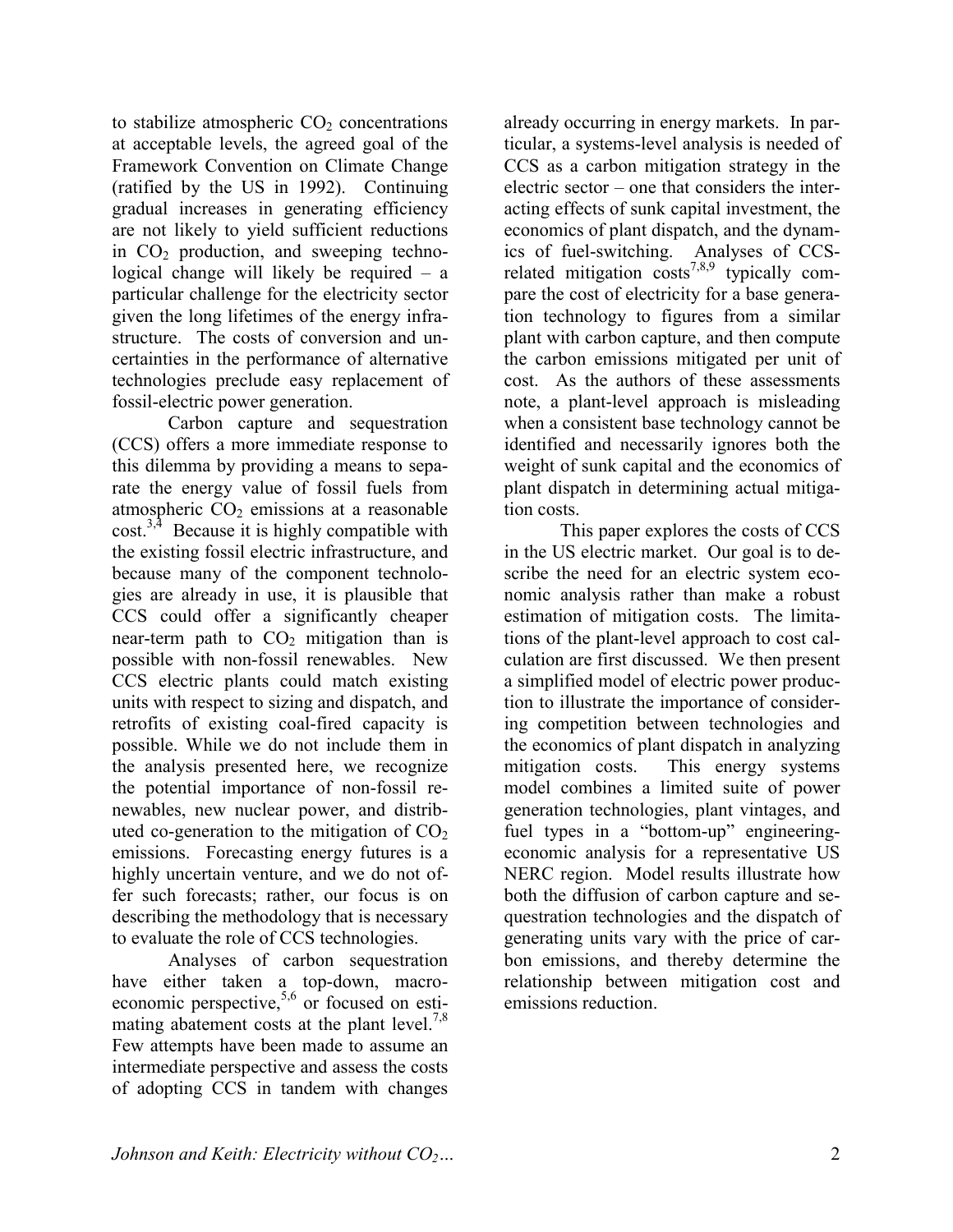## **CALCULATING THE COST OF CAR-BON MITIGATION**

 The starting point for estimating mitigation costs is the relationship between cost of electricity and intensity of  $CO<sub>2</sub>$  emissions for various technologies. Figure 1 illustrates this relationship for the total cost of electricity including variable expenses (fuel and O&M) and the cost of capital given a 75% plant utilization.

 The slope of the line connecting a given "base" generation plant to its equivalent with  $CO<sub>2</sub>$  capture determines the mitigation cost associated with building a CCS plant in preference to a conventional unit. This slope also corresponds to the carbon price (achieved by a carbon tax or equivalent regulatory mechanism) that makes the cost of electricity from the technologies equal. The simplest way to estimate mitigation costs is therefore to consider that a CCS plant must use the same fuel as the base plant, while holding all else constant. We call this the "static fuels" approach. Given the data in Figure 1, the static fuels mitigation cost for a new pulverized coal plant (PC) is approximately 100 \$/tC, while that for a new natural gas combined cycle unit (NGCC) is 225 \$/tC. All other things being constant, for instance, a carbon tax of slightly greater than 100 \$/tC would induce generators to build new coal-fired plants with CCS in preference to new conventional coal-fired units. These estimates depend (of course) on fuel costs, plant utilization, and the uncertain cost and performance of CCS technologies.

 In the real world, however, generating units are coupled with other plants in an integrated electric power system, thus ensuring that "all other things" are not constant. The existing capacity, the flexibility of plant dispatch order, and – for new plants – the competition between fuels, all affect the evolution of the generation mix and constrain its response to carbon taxes, thereby influencing the cost of mitigation.

While bottom-up technology cost estimates based on the static fuels approximation provide insight into the cost of mitigation, they cannot answer key questions that emerge from the dynamics of electricity markets. What carbon tax threshold, for instance, is required to induce the initial adoption of CCS technologies? Which technologies enter first? And how does the price of natural gas influence the cost of mitigation and the adoption of CCS?

Before describing the construction of mitigation supply curves, we review three fundamental limitations of the singletechnology static fuels approach to estimating  $CO<sub>2</sub>$  mitigation costs. First, a plant-level focus ignores fuel switching and assumes that a given generating technology will be replaced with the same technology incorporating carbon capture. Recent years, however, have witnessed the replacement (when it occurs) of aging coal plants with combined-cycle gas units.<sup>10</sup> Hence, it is not clear from the analysis of Figure 1 what base technology is relevant when fuel-switching from coal to gas competes with CCS as a  $CO<sub>2</sub>$  abatement strategy. In selecting a base technology, therefore, one picks a mitigation cost.

 Second, one cannot ignore the importance of sunk capital. Most importantly, the dynamics governing the retirement of the existing US coal fleet will play a central role in mediating the entry of any new generation technology. The cost of electricity used in Figure 1 is for *new* plants, and includes a capital charge based on an assumed capital charge rate and lifetime for the plant. New CCS power plants, however, will compete with existing facilities that have been "paid off" but remain competitive due to their lower overall generating costs. A realistic assessment of CCS-related  $CO<sub>2</sub>$  mitigation must consider this sunk capital investment.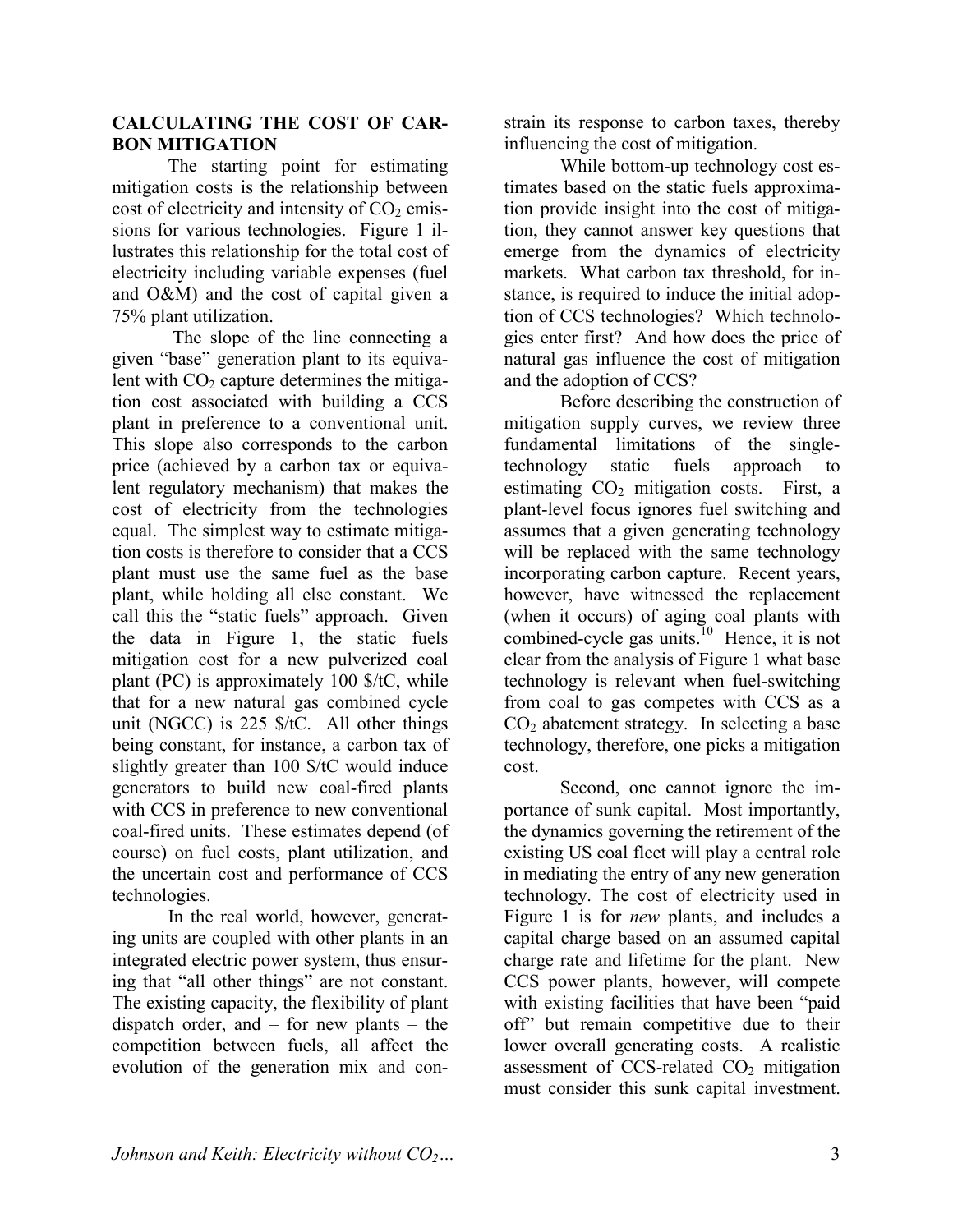One of the key factors mediating the current competition between coal and natural gas has been the increasing utilization of the old coal fleet.<sup>10</sup> Once again, the issue of selecting an appropriate base technology cannot be ignored.

 Finally, the static fuels approach assumes comparable and constant levels of plant utilization, ignoring the economics of plant dispatch. Even in a world of stable fuel prices this assumption is questionable. The flexibility of lower capital, higher marginal cost gas plants, for instance, is typically relied upon to cover peak demand, while lower operating cost coal units – with higher O&M expenses that are offset by cheaper fuel prices – supply base load. A more realistic accounting of plant dispatch – reducing the load factor of gas plants to, say, forty percent – places the NGCC costs on par with those of coal units in Figure 1 as lower utilization increases the capital contribution per unit of energy produced.

 More specifically, plant dispatch considerations affect CCS-related  $CO<sub>2</sub>$  mitigation cost estimates in two ways. First, the use of lower emission natural gas plants to meet base load – a "carbon-ordered" dispatch strategy of the type discussed in the U.S. Department of Energy's "Five-Labs" study<sup>11</sup> – competes with the introduction of CCS as a mitigation option and so *raises* the carbon-tax threshold at which CCS enters. Second, if new CCS plants are added to the generating mix they will have relatively low operating costs (in the face of a carbon tax) and will displace existing units in the dispatch order. Thus a new CCS plant will be utilized more than a new non-CCS plant. This effect will *lower* the threshold for introducing CCS as compared to the static approach in which equal utilization of base and CCS plants is assumed.

 In this paper we present model results that address the three key issues described above: fuel switching, sunk capital, and dispatch. In order to build a robust understanding of the role of CCS technologies, however, it will be necessary incorporate many of the following issues into future analyses:

• CCS retrofits of existing plants;

• learning and CCS cost reductions;

• uncertainties in CCS costs and performance specifications;

• the effects of volatility in natural gas prices;

• and the impact of distributed generation on CCS as a mitigation option.

## **MITIGATION SUPPLY CURVES**

The economics of  $CO<sub>2</sub>$  emissions abatement may be summarized by a supply curve that relates the marginal cost of mitigation to the amount of emissions reduction demanded. Such data are useful for broader assessments of  $CO<sub>2</sub>$  mitigation in which supply curves for various sectors of the economy are compared in order to estimate the overall cost of abatement and to devise strategies that mitigate emissions at least cost. Supply curves for electric sector  $CO<sub>2</sub>$ abatement, however, are a product – among other things – of assumptions made about the future price of factor inputs, competition between technologies, and baseline scenario.

As an illustration, consider a supply curve for a new energy system with constant factor prices and demand, no existing capacity, and no consideration of plant dispatch. If Figure 1 depicted the full suite of available options and no carbon tax was levied, utilities would install the cheapest power generation technology available – or all NGCC plants. Taking the  $CO<sub>2</sub>$  output of the all NGCC system as a baseline, there would be no reduction in emissions below a carbon price of 225 \$/tC. Above this tipping point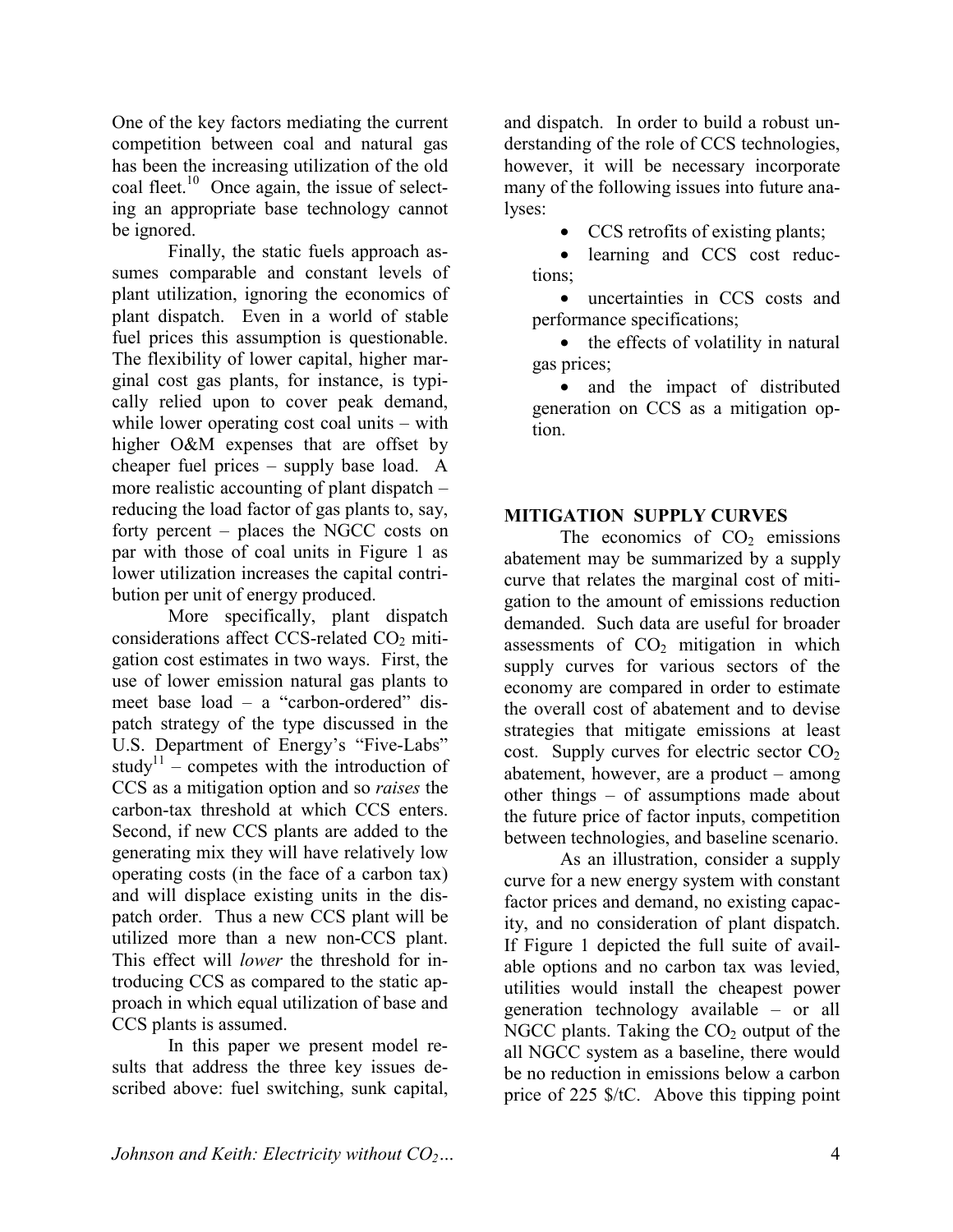NGCC plants with carbon capture would be installed and the baseline  $CO<sub>2</sub>$  emissions would decrease by the CCS capture efficiency. The solid line in Figure 2 depicts this scenario.

 Now consider a world with only coal fired generating capacity and the same cost structure as above. This would be a world out of equilibrium: absent a carbon tax and transition costs, generating facilities would be retired in favor of new NGCC plants. Taking the carbon output of the existing coal system as a baseline, mitigation costs would remain negative (a "free lunch") until the difference in emissions between the PC and NGCC systems was reached. Above this abatement level, a carbon tax of 225 \$/tC would be required to induce investment in NGCC technology with carbon capture.

 If different electric generating technologies met demand independently (rather than in a competitive market) then it would be possible to construct a bottom up supply curve by first calculating the mitigation cost for each class of generating technology using the static fuels approximation and then sorting the results and plotting them against their cumulative carbon emissions to yield a stepwise abatement supply curve similar to that of Figure 2. A supply curve constructed in this manner would offer tentative answers to the questions about CCS as an abatement strategy identified earlier. An initial response to the first question – the point at which CCS technologies become competitive – would be when the "free lunch" of a mitigation supply curve like that of Figure 2 has been consumed and abatement costs become positive. Once the transition from coal to gas units has taken place, further reductions in carbon emissions would require investment in CCS technologies. Yet this may not be the case if plant utilization is considered: increasing carbon tax rates will encourage a carbon-ordered dispatch strat $egy$ <sup>11</sup>. The static fuels approach to cost cal-

culation misses this important subtlety of electric sector economics.

 In response to the second question – which CCS technologies begin to diffuse first? – the static fuels approximation would point to technologies with the cheapest mitigation costs – those occupying the lowest steps on an emissions abatement curve. Once again, however, changes in plant dispatch and the implicit choice of a non-CCS "base" technology affect the operating expenses on which these mitigation calculations depend. What is needed, therefore, is a model that captures the interactions between carbon taxes, the economics of dispatch, and investment in new generating capacity. We present such a model next.

## **CCS MITIGATION COSTS IN A DY-NAMIC ENERGY SYSTEMS MODEL**

 Electric sector planning involves a coupled decision process: investment in additional generating capacity is made taking into account how installed capacity – existing and new – will be used (or eventually retired). Over a planning horizon, owners of generating assets will seek to minimize the net present value of future capital outlays, operating expenses, and fuel costs.<sup>12</sup> This optimization framework expands easily to accommodate assessment of CCS-related  $CO<sub>2</sub>$  mitigation costs. CCS technologies, for instance, compete with standard NGCC and PC plants as investment options; likewise, taxes on carbon emission and the costs of  $CO<sub>2</sub>$  sequestration become additional terms in the calculation of marginal operating costs.

 In this analysis, we take a regional perspective and examine the diffusion of CCS technologies into a representative US NERC region. Table 1 describes the model. The linear programming framework employed here assumes perfect foresight, simultaneously determining the new capacity to be added in each time interval as well as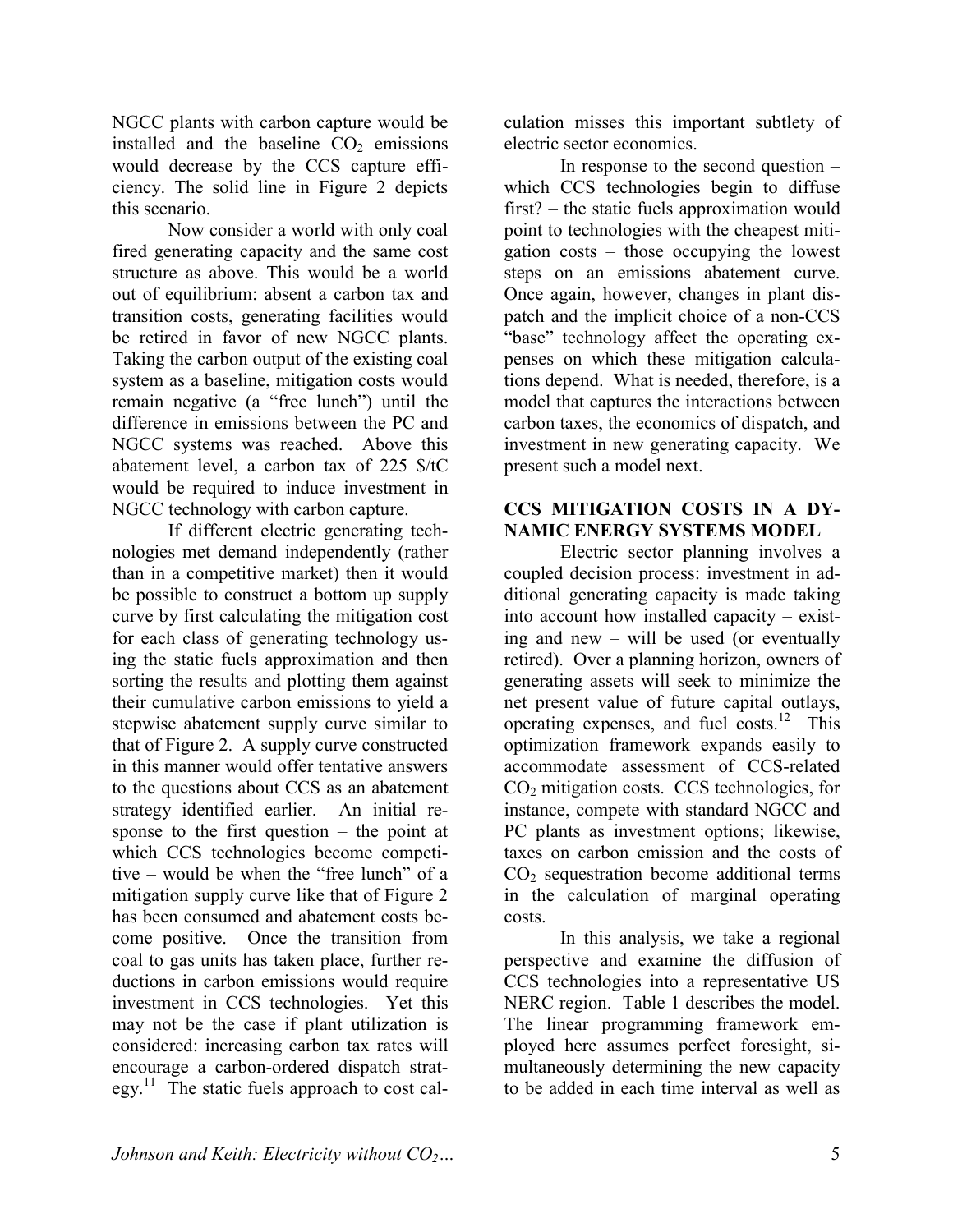per-period utilization of installed capacity over the full planning horizon. Six generic classes of generating technologies are considered: pulverized coal (PC) and PC units with carbon capture (PC+CCS); single-(GT) and combined-cycle gas turbine (NGCC), plus NGCC plants with carbon capture (NGCC+CCS); gasified coal combined-cycle plants with carbon capture (IGCC+CCS); and nuclear units. As discussed above, the analysis presented here does not include renewable technologies or new nuclear capacity, nor does the model consider CCS retrofits of existing units. The assessment begins with five existing vintages of installed capacity, and is run over a forty-year investment horizon divided into eight five-year periods. Technologyspecific heat rates and variable O&M costs are vintage-dependent.

 U.S. Department of Energy fore- $\text{casts}^{13}$  supply fuel prices and electricity demand for each time step. Per-period demand is stratified into six segments (peak through base loads), but seasonal variation in this load-duration profile is ignored. Technology-related costs and performance specifications come from academic $\delta$  as well as industrial<sup>9</sup> sources, and reflect proven capture technologies (e.g., monoethanolamine scrubbing of post-combustion flue gasses). Note that both variable and capital costs are constant over time, with modest improvements in heat rates assumed for all plants. This analysis is conservative about mitigation costs because it ignores both demandprice interactions and learning effects.

 Finally, the CCS plant operating costs incorporate a 25 \$/tC sequestration cost. Actual sequestration expenses are uncertain and will be site-specific. Current costs are negative due to the economic value of  $CO<sub>2</sub>$  in such industrial applications as enhanced oil recovery. The large quantities of  $CO<sub>2</sub>$  that would be recovered in electricity generation, however, exceed present market needs, necessitating disposal in, for instance, depleted oil and gas reservoirs or deep saline aquifers – leading to a positive sequestration cost. The 25 \$/tC figure we utilize in this analysis reflects these considerations and is included to provide a fair accounting of the true costs of CCS in power generation.

 Figure 3 depicts the relationship between the price of emissions and reduction in carbon output for this simplified electric sector model. Three scenarios are illustrated: a "baseline" that includes the full suite of new capacity options described above; a "no CCS" case restricted to conventional generating units without carbon capture; and a "gas + 1  $\sqrt{(}GJ$ " scenario equivalent to the baseline, but with period 1 gas prices set roughly thirty-percent higher (gas prices increase five-percent per period under all scenarios). Each scenario's supply curve is the result of a series of model runs – with a given execution corresponding to a constant carbon price (e.g., an emissions tax), and prices varying in 10 \$/tC increments from 0 to 200 \$/tC. The discrete points on each supply curve reflect the difference in aggregate carbon emissions under a given carbon price and a 0 \$/GJ base run, expressed as a fraction of that scenario's base run emissions.

 In the dynamic model CCS technologies enter the generating mix at a carbon price of 60 \$/tC. For lower carbon prices, the economics favor changes in the dispatch order of installed capacity and the addition of conventional generating units regardless of the availability of CCS technologies as an investment option. When CCS is not available, emissions reductions are constrained to roughly forty-percent of the 0 \$/GJ aggregate carbon output, while the CCS option allows reductions up to twothirds of base emissions at a marginal mitigation cost of roughly 110 \$/tC.

 It is instructive to compare the 60 \$/tC threshold at which coal fired CCS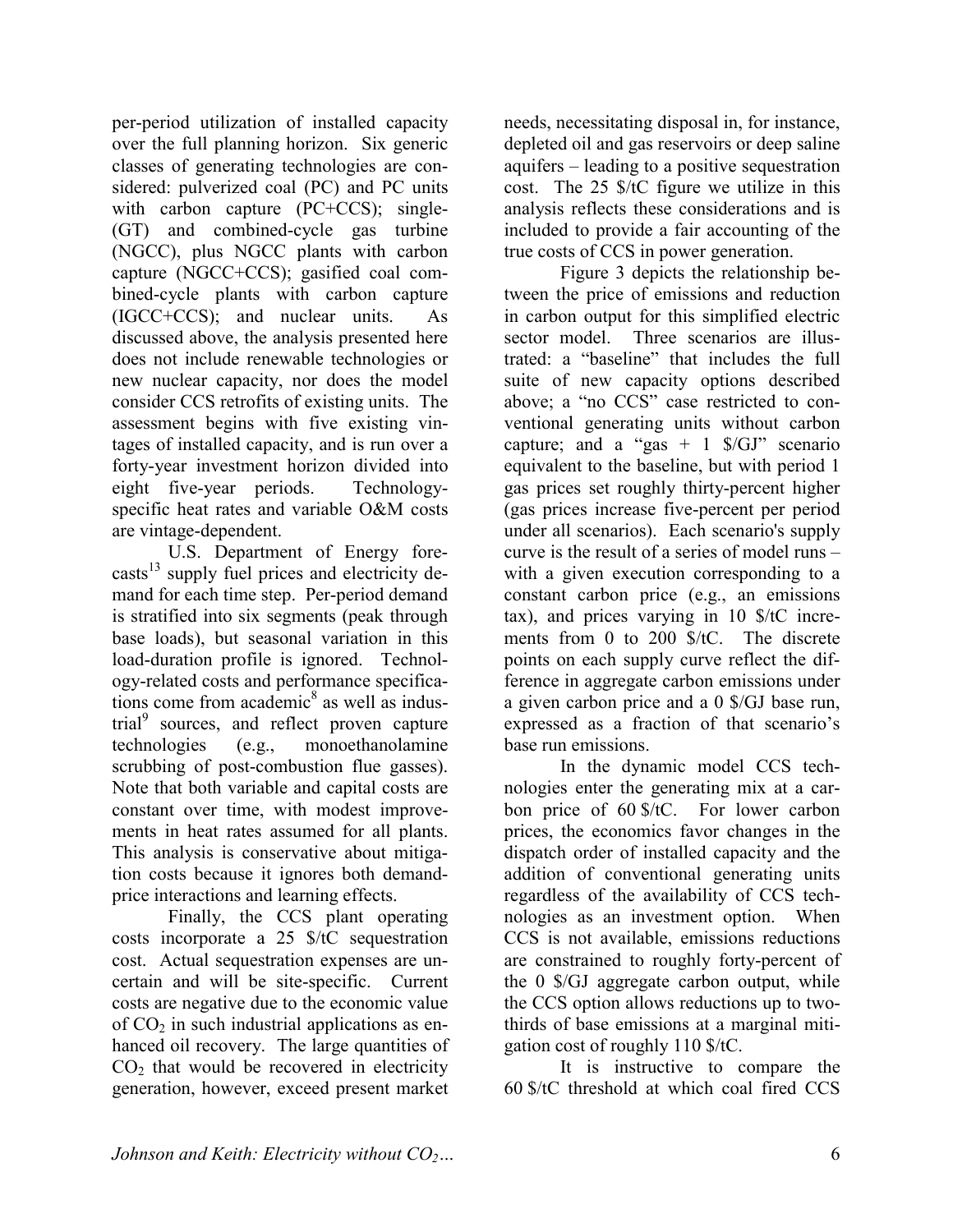plants enter the mix in the dynamic model with the static results derived from Figure 1. In year zero of the base case the mean utilization of the coal fleet is 81%. If we use this figure to compute the cost of electricity for PC and PC+CCS plants using a static fuels approach, we find that a carbon price of 84 \$/tC is needed to make the CCS plant preferable to the PC plant. Yet in the dynamic model CCS enters in preference to PC at a carbon price of only 60 \$/tC because at that carbon price the utilization of the coal fleet has declined from 81 to 28%.

 The decline in dispatch of the coal capacity with increasing carbon price that occurs before introduction of CCS technologies shows the model adopting a carbonordered dispatch strategy – a trend consistent with conclusions of the "Five-Labs" study.<sup>11</sup> Figure 4 provides snapshots of utilization versus the price of carbon for two of the supply curve scenarios and illustrates this trend: generating units with the lowest carbon output provide base load capacity as emissions become more costly.

 When CCS technologies are not available, NGCC plants displace coal units and less-efficient single-cycle gas turbines as the price of carbon emissions increases. The economic response in this situation involves a mix of investment in conventional technology to replace less efficient vintages, increased dispatch of less carbon-intensive generating units, and toleration of slightly higher marginal operating costs. This strategy does not yield large reductions in carbon emissions, but it does provide an initial response that also competes with CCS as an approach to carbon mitigation. When CCS units are available, for instance, investment in gasified coal combined-cycle plants and NGCC units with carbon capture begins only when the price of carbon emissions reaches 60 \$/tC; CCS plants supply the entire non-nuclear base load once the price exceeds 100 \$/tC.

 The balance between reordering plant dispatch and investment in new technology as competing responses to rising carbon prices is strongly dependant on the price of natural gas. To illustrate this dependence we ran a scenario in which gas prices were increased by 1 \$/GJ (Figure 3). In this high gas price scenario the emissions are larger in the absence of a carbon tax than they are in the base case because the generating mix is tilted to favor coal. Figure 5 captures this effect: the high-gas scenario (upper dotted curve) has consistently greater carbon emissions than the baseline (solid curve).  $CO<sub>2</sub>$ emission reductions under the high-gas scenario are initially *more* expensive as the fuel-switching and dispatch re-ordering options are less attractive. But CCS technologies enter the generating mix earlier in the high-gas scenario – in this case at 50  $\frac{\text{C}}{\text{C}}$  – and the marginal cost of emissions reduction in the high-gas case becomes *lower* than in the reference case as the former has greater carbon emissions in the absence of a carbon price (Figure 5).

 Finally, note that the model begins *out* of economic equilibrium, in a situation analogous to that demonstrated by the "free lunch" scenario of Figure 2. Owners of generating capacity have an economic incentive to replace early-vintage, lessefficient coal plants with new NGCC units – even in the absence of a price on carbon emissions. Such fuel switching leads to an early reduction in  $CO<sub>2</sub>$  output (emissions then increase with electricity demand). The baseline scenario of Figure 5, which represents carbon emissions as a function of time when atmospheric releases are unregulated, illustrates this side benefit. In our model the generating mix starts with higher carbon emissions – due to the large existing fleet of coal-fired plants – than it would have if it were in equilibrium under constant factor prices. This non-equilibrium initial condition makes the cost of carbon mitigation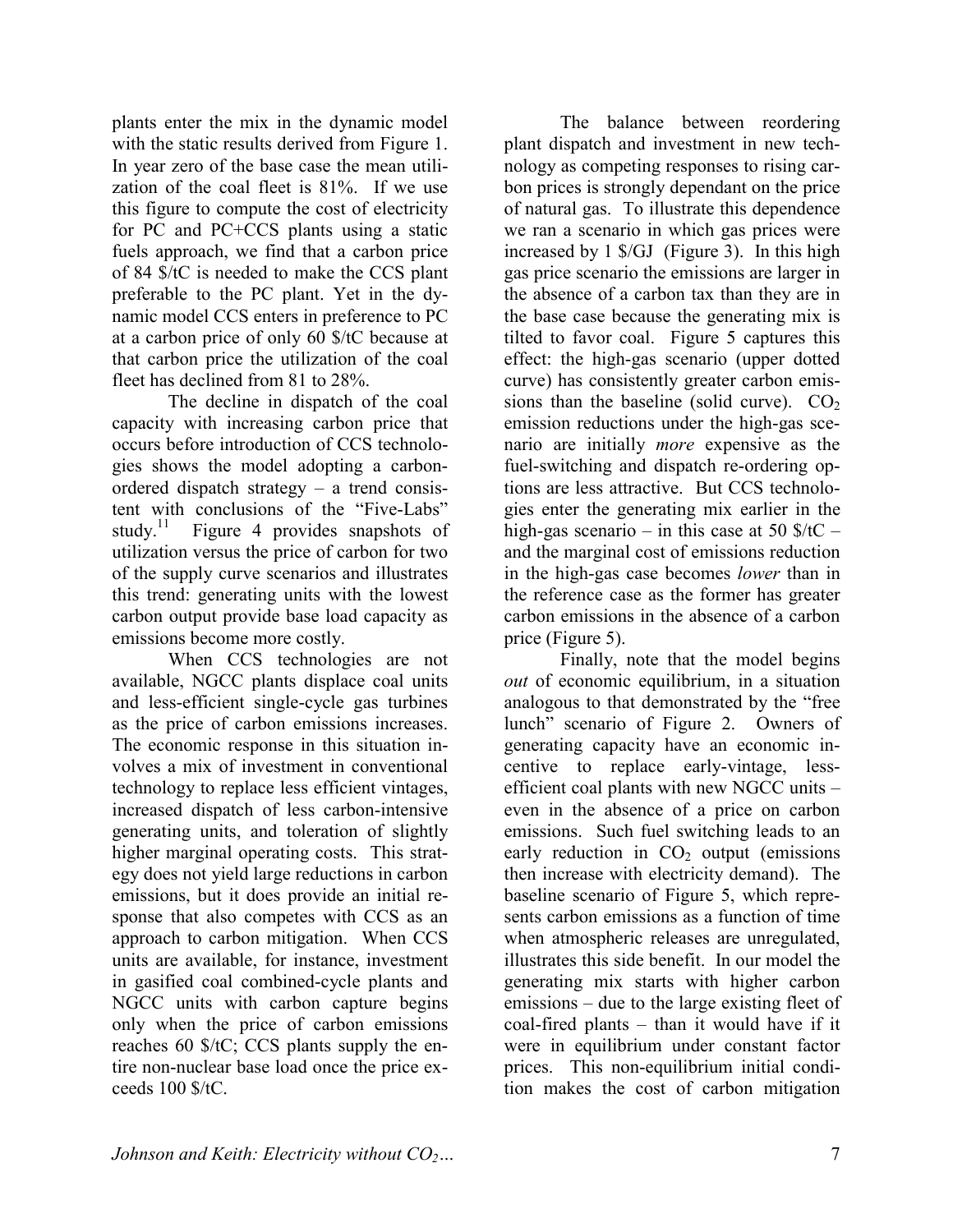lower than it would be in a world where old coal-fired plants had already been replaced by NGCC units.

### **CONCLUSION**

 In assessing the role of carbon capture and sequestration technologies in emissions abatement for the electric sector, we have taken a perspective intermediate to macro-economic assessments and plantlevel analyses of mitigation costs. While the energy system model we present does not include the demand-price interactions or economy-wide fuel substitution dynamics of the former approach, it does capture some of the key process that will likely govern the adoption of CCS technologies in the electric sector. Relatively modest carbon taxes, for instance, are seen to promote both the diffusion of CCS technologies into the electric sector and the movement to carbon-ordered dispatch of existing generating units. Our model confirms the assumption that the existence of CCS technologies can substantially lower the cost of making deep reductions in electric sector  $CO<sub>2</sub>$  emissions.

 This analysis demonstrates the central importance of natural gas prices in determining the cost of mitigation in the electric sector. At the gas prices prevailing a year or two ago, coal-fired generating plants were slowly being replaced by natural gas combined-cycle units.<sup>10</sup> This trend reduces the  $CO<sub>2</sub>$  emissions intensity of the generating mix at no cost. The trend to gas, however, makes the generating system increasingly vulnerable to fluctuations in gas prices, and recent history has supported predictions about the volatility of gas prices relative to coal. If real climate policy accelerates this trend, and increases demand for gas in the electric sector and elsewhere across the economy, then gas prices may increase further. This presents real risk under a gas-based strategy for  $CO<sub>2</sub>$  emissions reduction. If coal-based CCS technologies

are technically and politically viable, then they may provide a critical element in the generating mix: high capital cost generating capacity that is insensitive to the price of gas or the price of carbon emissions.

#### **ACKNOWLEDGEMENTS**

 We wish to thank Hadi Dowlatabadi, Alex Farrell, and Peter Reinelt of Carnegie Mellon University, as well as Howard Herzog of MIT, for their insights. This research was made possible through support from the Center for Integrated Study of the Human Dimensions of Global Change. This Center has been created through a cooperative agreement between the National Science Foundation (SBR-9521914) and Carnegie Mellon University, and has been generously supported by additional grants from the Electric Power Research Institute, the ExxonMobil Corporation, and the American Petroleum Institute.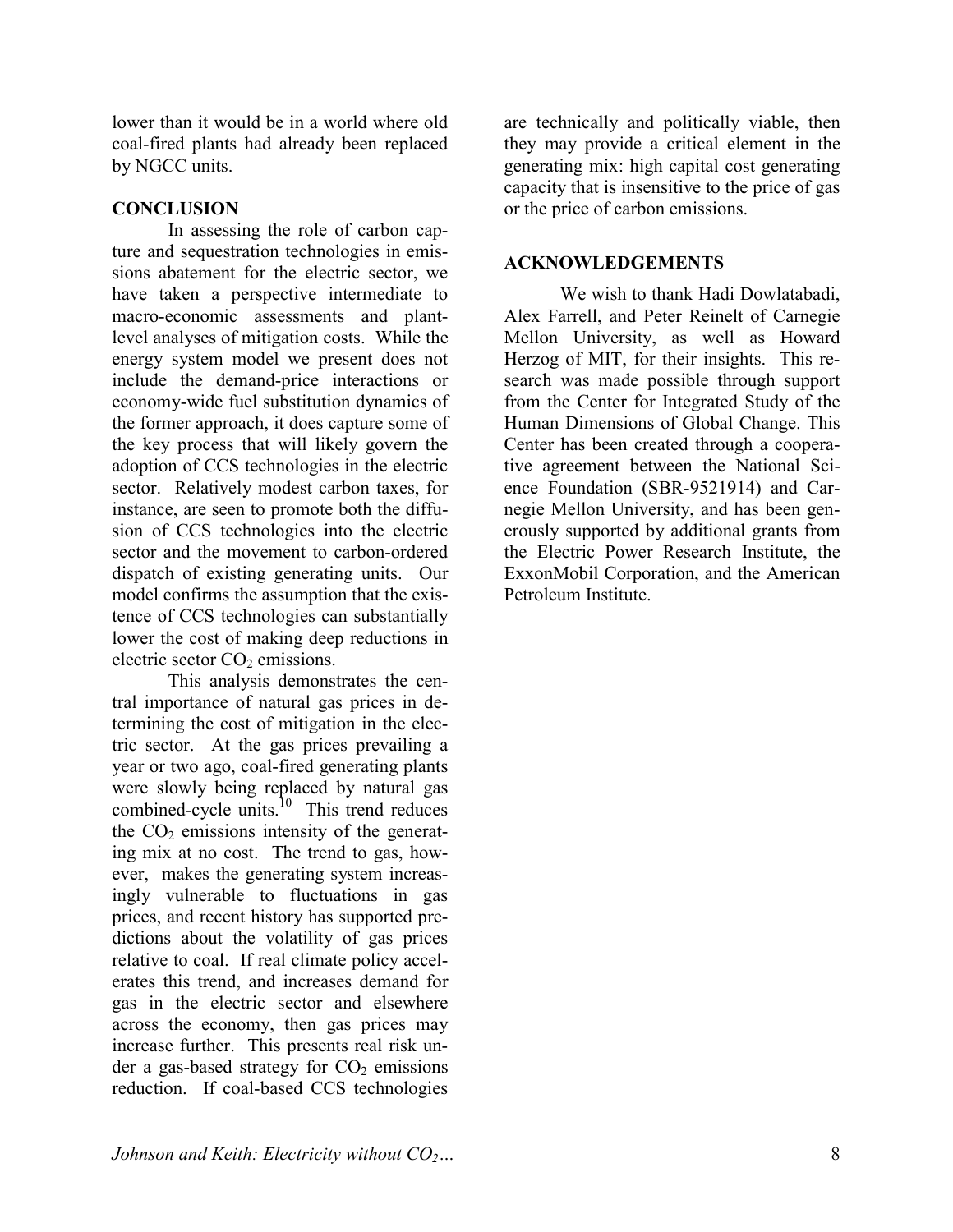#### **REFERENCES**

- 1. Hirsh, R. *Power Loss: The Origins of Deregulation and Restructuring in the American Electric Utility Industry*; MIT Press: Cambridge, MA, 1999.
- 2. U.S. Energy Information Administration, Office of Energy Markets and End Use, U.S. Department of Energy. *Annual Energy Review 1998*; DOE/EIA-0384(98); U.S. Government Printing Office: Washington, DC, 1999.
- 3. Parson, E.A.; Keith, D.W. Fossil Fuels Without CO2 Emissions; *Science* **1998**, 282, 1053- 1054.
- 4. Eliasson, B.; Riemer, P.; Wokaun, A., Eds. *Greenhouse Gas Control Technologies: Proceedings of the 4th International Conference on Greenhouse Gas Control Technologies*; Pergamon: Amsterdam, 1999.
- 5. Biggs, S.; Herzog, H.; Jacoby, H.; Reilly J.(2000). Economic Modeling of  $CO<sub>2</sub> Cap$ ture and Sequestration; Presented at the *Fifth International Conference on Greenhouse Gas Control Technologies*, IEA Greenhouse Gas R&D Programme, Cairns, Australia, 13- 19 August 2000.
- 6. Edmonds, J.; Dooley, J.; Kim, S. Long-Term Energy Technology: Needs and Opportunities for Stabilizing Atmospheric  $CO<sub>2</sub>$  Concentrations; In *Climate Change Policy: Practical Strategies to Promote Economic Growth and Environmental Quality*; Walker, C.; Bloomfield, M.; Thorning, M., Eds.; American Council for Capital Formation Center for Policy Research: Washington, DC, 1999; pp 81-107.
- 7. Herzog, H.; Drake, E.; Adams, E. CO<sub>2</sub> Capture, Reuse, and Storage Technologies for Mitigating Global Change: A White Paper, Final Report; DOE Order Number DE-AF22- 96PC01257; Energy Laboratory, Massachusetts Institute of Technology: Cambridge, MA, 1997.
- 8. Herzog, H.; Vukmirovic, N. (1999). CO<sub>2</sub> Sequestration: Opportunities and Challenges; Presented at the *Seventh Clean Coal Technology Conference*, Knoxville, TN, June, 1999.
- 9. Simbeck, D. (1999). A Portfolio Selection Approach for Power Plant CO<sub>2</sub> Capture, Separation and R&D Options; In *Greenhouse Gas Control Technologies: Proceedings of the 4th International Conference on Greenhouse Gas Control Technologies*; Eliasson, B.; Riemer, P.; Wokaun, A., Eds.; Pergamon: Amsterdam, 1999; pp 119-124.
- 10. Ellerman, A. D. The Competition Between Coal and Natural Gas: The Importance of Sunk Costs; *Resources Policy* **1996**, 22, 33-42.
- 11. Interlaboratory Working Group on Energy-Efficient and Low-Carbon Technologies. *Scenarios of US Carbon Reductions: Potential Impacts of Energy Technologies by 2010 and Beyond*; ORNL/CON-444, LBNL-40533; Lawrence Berkeley National Laboratory: Berkeley, CA, 1997.
- 12. Turvey, R.; Anderson, D. *Electricity Economics: Essays and Case Studies*; The Johns Hopkins University Press: Baltimore, 1997.
- 13. U.S. Energy Information Administration, Office of Integrated Analysis and Forecasting, U.S. Department of Energy. *Annual Energy Outlook 2000 With Projections to 2020*; DOE/EIA-0383(2000); U.S. Government Printing Office: Washington, DC, 1999.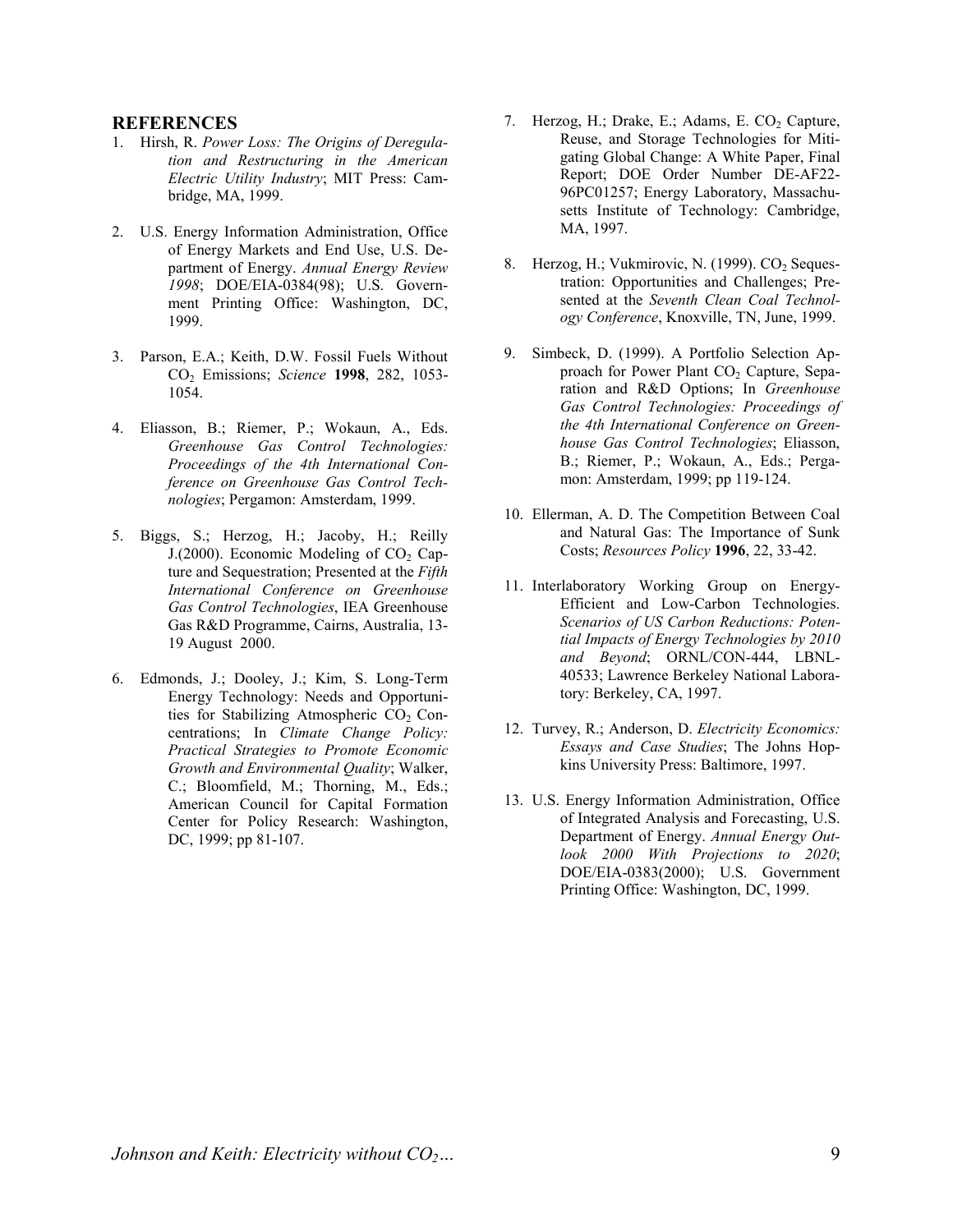

**Figure 1.** Cost of electricity (COE) versus CO<sub>2</sub> emissions. Technology specifications, capital and operating costs are from Herzog and Vukmirovic<sup>8</sup>; fuel prices are  $EIA<sup>13</sup>$  estimates. A twenty year lifetime, an annual capital change rate of 12%, and a load factor of 75% are used. Generating units include pulverized coal (PC), natural gas combined-cycle (NGCC), and gasified coal combined-cycle (IGCC) plants. CCS costs include carbon capture and pressurization for pipeline transportation, as well as a 25 \$/tC sequestration expense.



**Figure 2.** Carbon emissions mitigation supply curve for two scenarios as discussed in the text: de novo construction of an energy system (solid line) and a non-equilibrium "free lunch" scenario (broken line). Data are from Figure 1.

*Johnson and Keith: Electricity without*  $CO<sub>2</sub>...$  10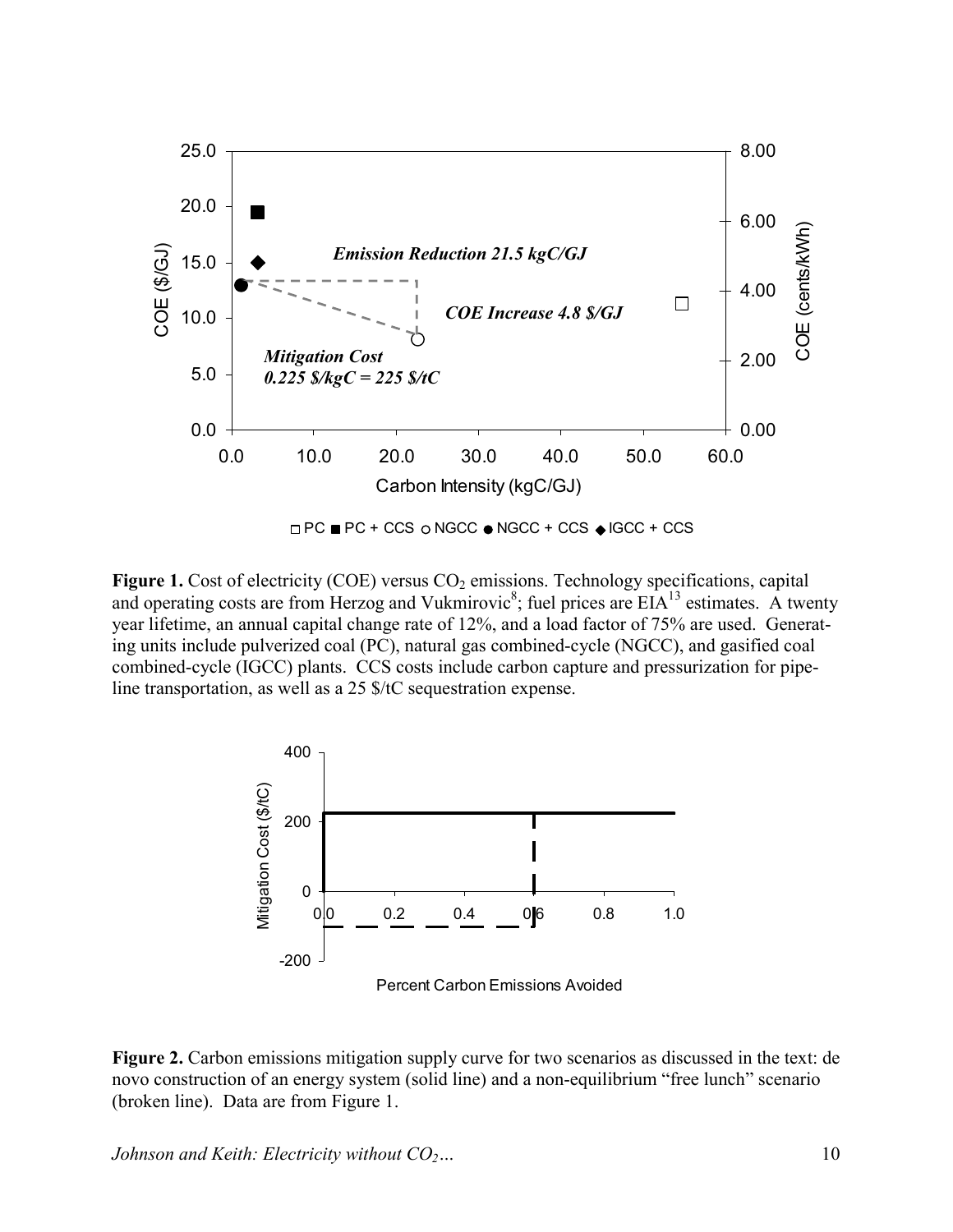

**Figure 3.** Carbon mitigation supply curves for the ECAR NERC region under three scenarios. Each point on the graph reflects the difference in aggregate carbon emissions under a given carbon price from the zero-price case, expressed as a fraction of the zero-price emissions. See the text and Table 1 for model details.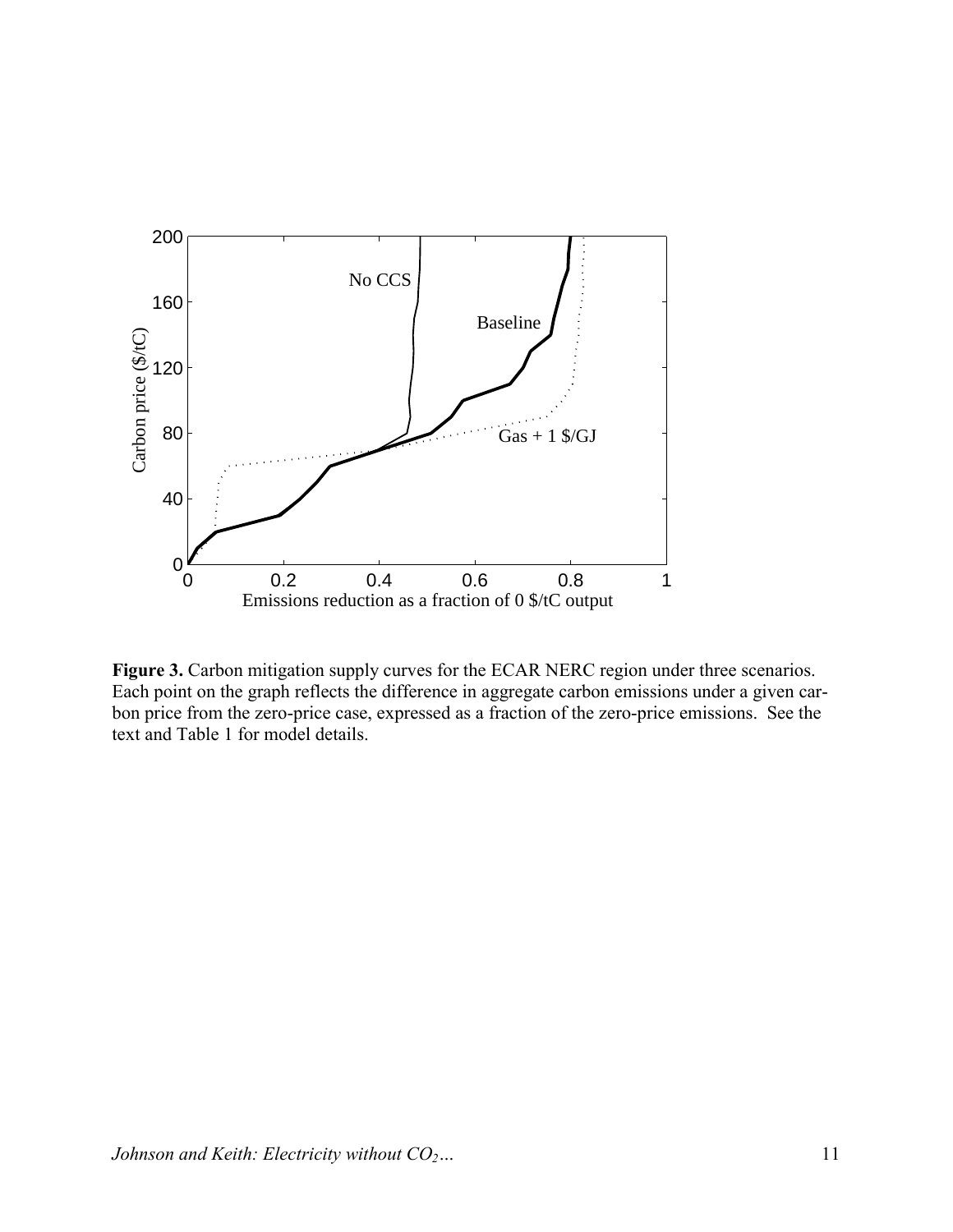

**Figure 4.** Plant dispatch versus carbon price in period 8 (2035-2040) when CCS technologies are included (bottom row) and when capacity is restricted to non-CCS units (top row). The loadduration curve is stratified into six segments, each of which requires a fixed amount of power  $(-25 \text{ GW})$ , but which vary in their fractional utilizations from 750 to 8760 hours per year. The right-hand column shows the one-sixth of the generating mix that is dispatched 100% of the time; the middle and left columns illustrate the next highest levels of the discretized loadduration curve. Natural gas plants supply nearly all capacity to meet demand for the remaining (uppermost) three segments of the load-duration curve for both scenarios and are not shown.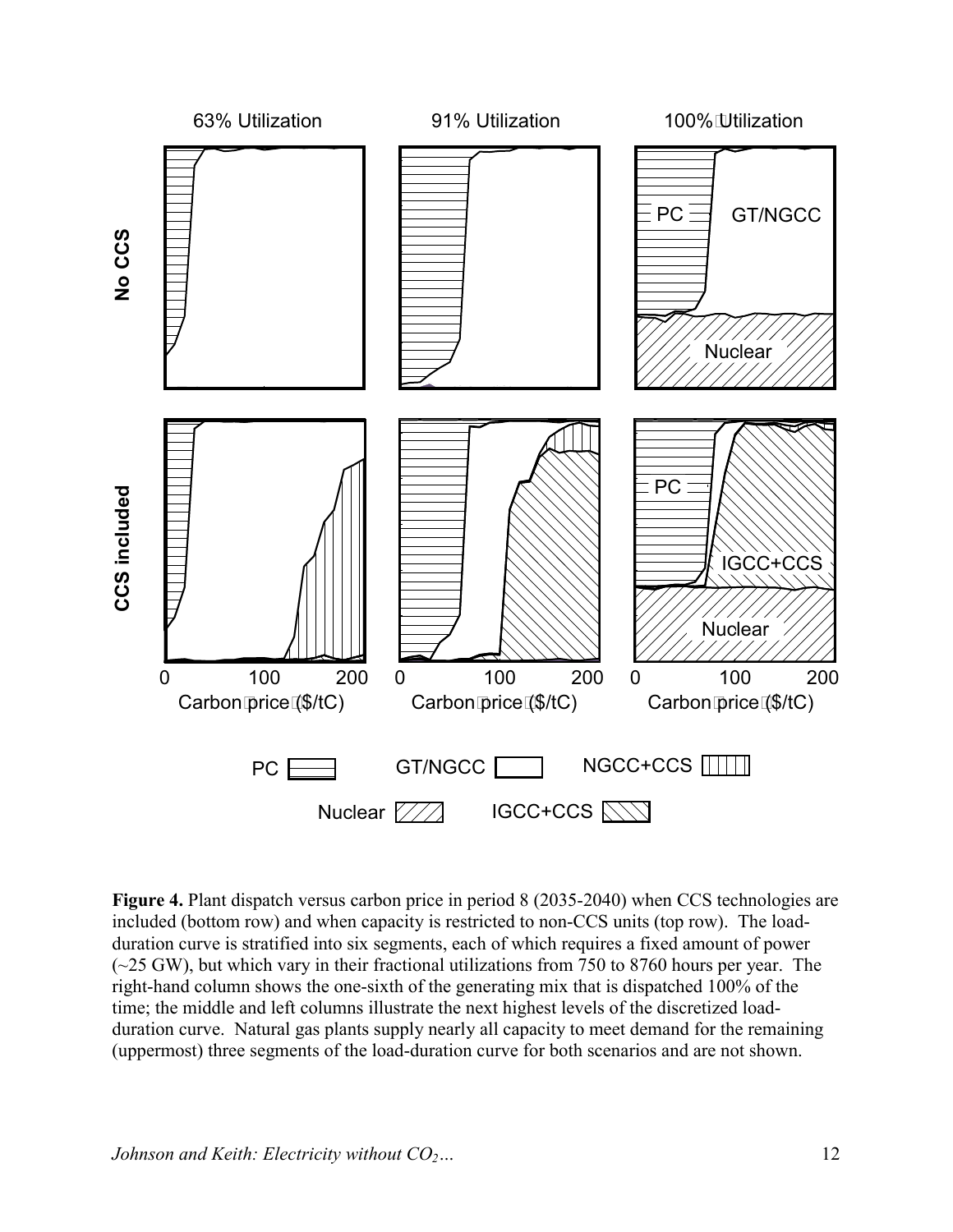

**Figure 5**. Carbon emissions versus period for three scenarios: a baseline without a price on carbon emissions and period 1 natural gas at 3.15 \$/GJ (solid line); the same scenario with gas prices starting at 4.15 \$/GJ (top dashed line); and the higher gas price combined with a 100 \$/tC tax on carbon emissions (lower dashed line). Gas prices increase 5% per five-year period in each scenario. Note that carbon emissions decline even in the absence of a carbon tax as fuel switching from coal to gas occurs for strictly economic reasons in early periods of the base scenario – reflecting the effects of an initial disequilibrium. Emissions rise in subsequent periods with increasing power demand.